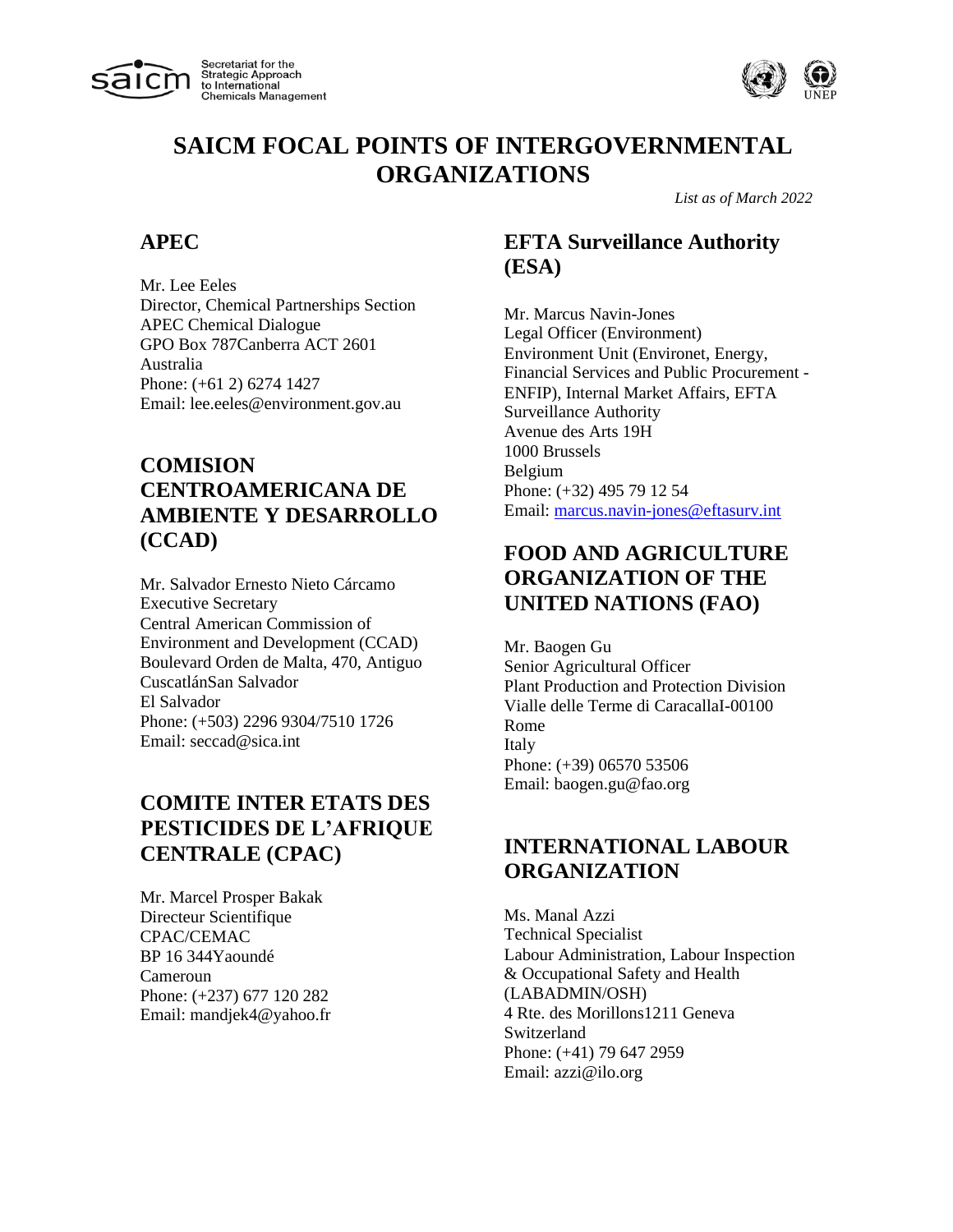



*List as of March 2022*

# **INTER-ORGANIZATION PROGRAMME FOR THE SOUND MANAGEMENT OF CHEMICALS (IOMC)**

Mr. Jonathan Krueger IOMC Secretariat c/o WHO Department of Public Health and Environment 20 Avenue AppiaCH-1211 Geneva 27 Switzerland Phone: (+41) 79 787 7178 Email: kruegerj@who.int

# **OFFICE OF THE UNITED NATIONS HIGH COMMISSIONER FOR HUMAN RIGHTS (OHCHR)**

Mr. Soo-Young Hwang Human Rights Officer Sustainable Human Development Section/Special Procedures Branch 52 rue des Paquis, Palais WilsonCH-1211 Geneva 10 Switzerland Phone: (+41) 22 917 9325 Email: shwang@ohchr.org

# **ORGANISATION FOR ECONOMIC CO-OPERATION AND DEVELOPMENT (OECD)**

Mr. Bob Diderich Head of Division ENV/EHS 2, rue André Pascal75775 Paris CEDEX 16 France Phone: (+33) 1 4524 14 85 Email: bob.diderich@oecd.org

#### **OZONE SECRETARIAT**

Ms. Sophia Mylona Senior Environmental Affairs officer Ozone Secretariat P.O. Box 30552-00100Nairobi Kenya Phone: (+254) 20 7623430 Email: sophia.mylona@un.org

## **SECRETARIAT OF THE BASEL, ROTTERDAM AND STOCKHOLM CONVENTIONS**

Ms. María Cristina Cárdenas-Fischer Senior Policy and Strategy Advisor Office of the Executive Secretary Secretariat of the Basel, Rotterdam and Stockholm Conventions International Environment House 1, 11-15 Chemin des AnémonesCH-1219 Châtelaine, Geneva Switzerland Phone: (+41) 22 917 86 35 Email: maria-cristina.cardenas@un.org

### **UNITED NATIONS DEVELOPMENT PROGRAMME (UNDP)**

Mr. Xiaofang Zhou **Director** Montreal Protocol Unit/ Chemicals, Sustainable Development Cluster, Bureau for Policy and Programme Support 304 East 45th Street, FF 970, New YorkNew York United State Phone: (+1 212) 906 5782 Email: xiaofang.zhou@undp.org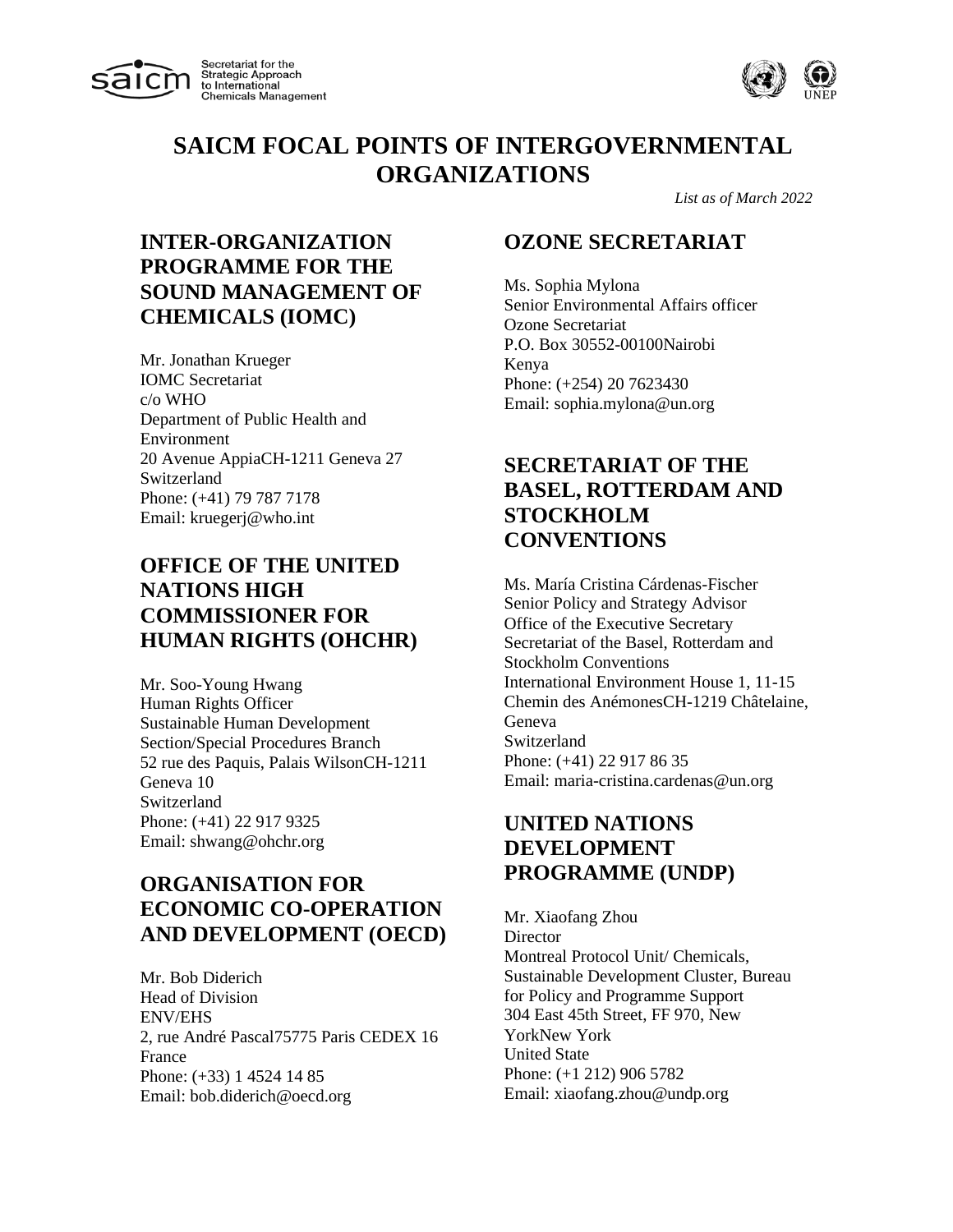



*List as of March 2022*

## **UNITED NATIONS ECONOMIC COMMISSION FOR EUROPE (UNECE)**

Mr. Kristof Doucot Environmental Affairs Officer Transport of Dangerous Goods Palais des Nations, 8-14 Avenue de la Paix1211 Geneva Switzerland Phone: (+41) 22-917 1390 Email: kristof.doucot@unece.org

### **UNITED NATIONS ECONOMIC COMMISSION FOR EUROPE (UNECE)**

Ms. Rosa Garcia Couto Secretary of the GHS Sub-Committee Road Safety Management and Dangerous Goods Section Palais des Nations, 8-14 Avenue de la Paix1211 Geneva Switzerland Phone: (+41) 22 917 24 35 Email: rosa.garciacouto@un.org

# **UNITED NATIONS ENVIRONMENT PROGRAMME (UNEP)**

Ms. Jacqueline Alvarez Head of Science and Knowledge Chemicals and Health Branch, Economy Division International Environment House 1, 11-13 Chemin des AnémonesCH-1219 Châtelaine, Geneva Switzerland Phone: (+41) 22 917 8350 Email: jacqueline.alvarez@un.org

# **UNITED NATIONS INDUSTRIAL DEVELOPMENT ORGANIZATION (UNIDO)**

MS. Gabriela Eigenmann Industrial Development Officer Department of Environment Vienna International Center1400 Vienna Austria Phone: (+43) 1 26026 3886 Email: g.eigenmann@unido.org

# **UNITED NATIONS INSTITUTE FOR TRAINING AND RESEARCH (UNITAR)**

Mr. Jorge Correa Ocana Programme Manager Chemicals and Waste Management Programme (CWM) 7 bis, Avenue de la PaixCH-1211 Geneva 10 Switzerland Phone: (+41 22) 917 8166 Email: jorge.ocana@unitar.org

# **WORLD BANK**

Mr Ernesto Sanchez-Triana Global Lead for Environmental Health and Pollution Management Environment and Natural Resources 1818 H Street NWWashington DC 20433 United States of America Phone: (+1) 202 473 6952 Email: esancheztriana@worldbank.org